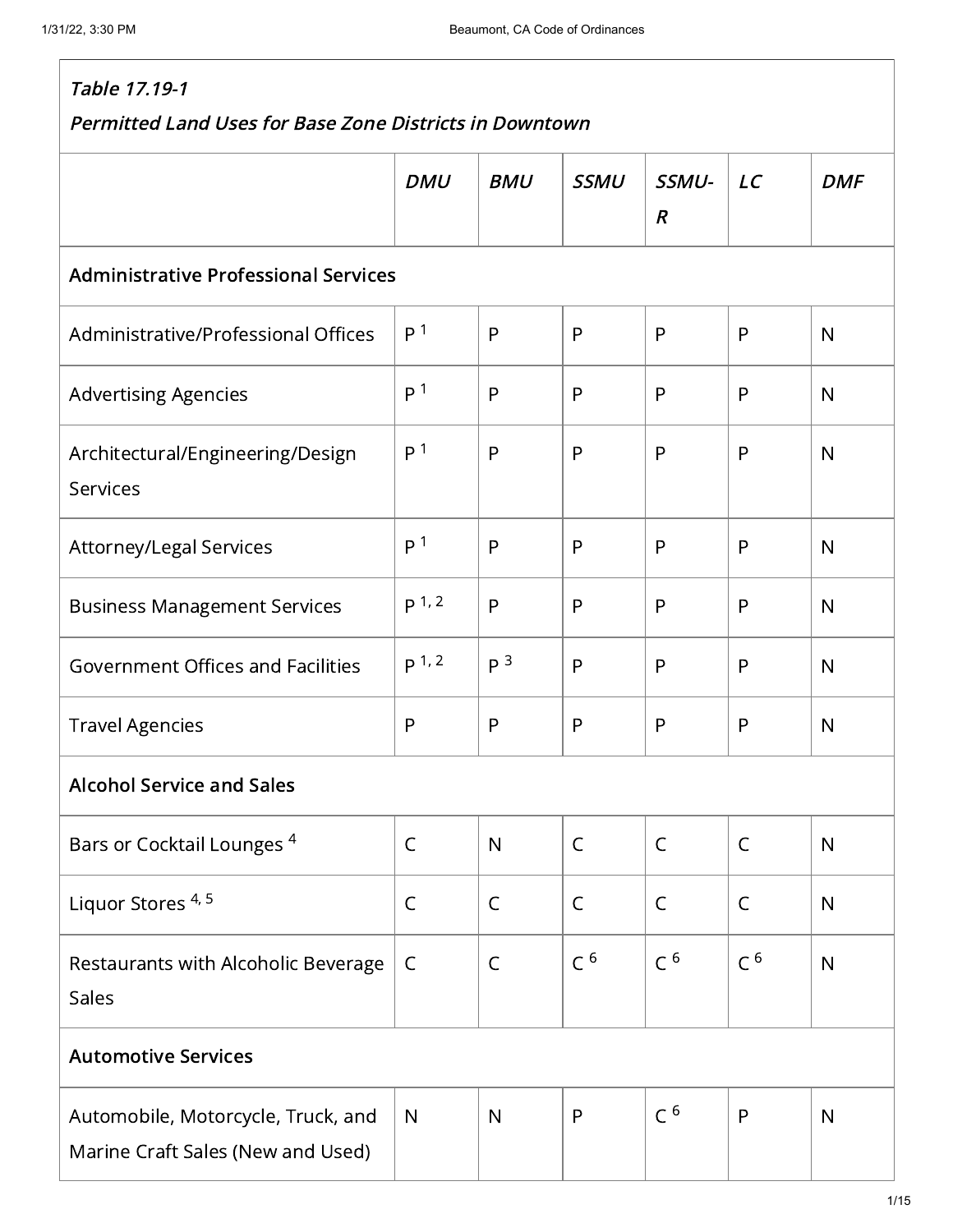|                                                 | <b>DMU</b>                                                                  | <b>BMU</b>   | <b>SSMU</b>    | SSMU-<br>$\boldsymbol{R}$ | LC           | <b>DMF</b>   |  |  |
|-------------------------------------------------|-----------------------------------------------------------------------------|--------------|----------------|---------------------------|--------------|--------------|--|--|
| Automobile Parking Facilities                   | $\mathsf{C}$                                                                | $\mathsf{N}$ | $\mathsf C$    | N                         | $\mathsf{P}$ | N            |  |  |
| Automobile Rental Agencies                      | $\mathsf{N}$                                                                | $\mathsf{N}$ | C <sup>6</sup> | N                         | $\mathsf{P}$ | $\mathsf{N}$ |  |  |
| Automobile Repair Facilities                    | $\mathsf{N}$                                                                | $\mathsf{N}$ | C <sup>6</sup> | $\mathsf{N}$              | $\mathsf C$  | $\mathsf{N}$ |  |  |
| Body and Paint Shops                            | $\mathsf{N}$                                                                | $\mathsf{N}$ | $\mathsf{N}$   | $\mathsf{N}$              | C            | $\mathsf{N}$ |  |  |
| Car Wash                                        | $\mathsf{N}$                                                                | $\mathsf{N}$ | $\mathsf{C}$   | N                         | $\mathsf C$  | $\mathsf{N}$ |  |  |
| <b>Gas/Service Stations</b>                     | $\mathsf{N}$                                                                | $\mathsf{N}$ | C <sup>6</sup> | C <sup>6</sup>            | $\mathsf C$  | $\mathsf{N}$ |  |  |
| <b>Limousine Services</b>                       | $\mathsf{N}$                                                                | $\mathsf{N}$ | $\mathsf C$    | $\mathsf{N}$              | P            | $\mathsf{N}$ |  |  |
| <b>Recharging Stations</b>                      | Allowed (P) in any area designed for the parking or<br>loading of vehicles. |              |                |                           |              |              |  |  |
| <b>Tire Repair</b>                              | $\mathsf{N}$                                                                | $\mathsf{N}$ | $\mathsf{N}$   | $\mathsf{N}$              | $\mathsf{P}$ | $\mathsf{N}$ |  |  |
| <b>Tire Store</b>                               | $\mathsf{N}$                                                                | $\mathsf{N}$ | ${\sf N}$      | $\mathsf{N}$              | P            | $\mathsf{N}$ |  |  |
| Towing Services-With Indoor<br>Vehicle Service  | $\mathsf{N}$                                                                | $\mathsf{N}$ | $\mathsf{N}$   | $\mathsf{N}$              | $\mathsf C$  | $\mathsf{N}$ |  |  |
| Towing Services-With Outdoor<br>Vehicle Storage | $\mathsf{N}$                                                                | $\mathsf{N}$ | $\mathsf{N}$   | $\mathsf{N}$              | $\mathsf C$  | $\mathsf{N}$ |  |  |
| <b>Truck/Trailer Rentals</b>                    | $\mathsf{N}$                                                                | $\mathsf{N}$ | $\mathsf{N}$   | $\mathsf{N}$              | $\mathsf C$  | ${\sf N}$    |  |  |
| <b>Communications Facilities</b>                |                                                                             |              |                |                           |              |              |  |  |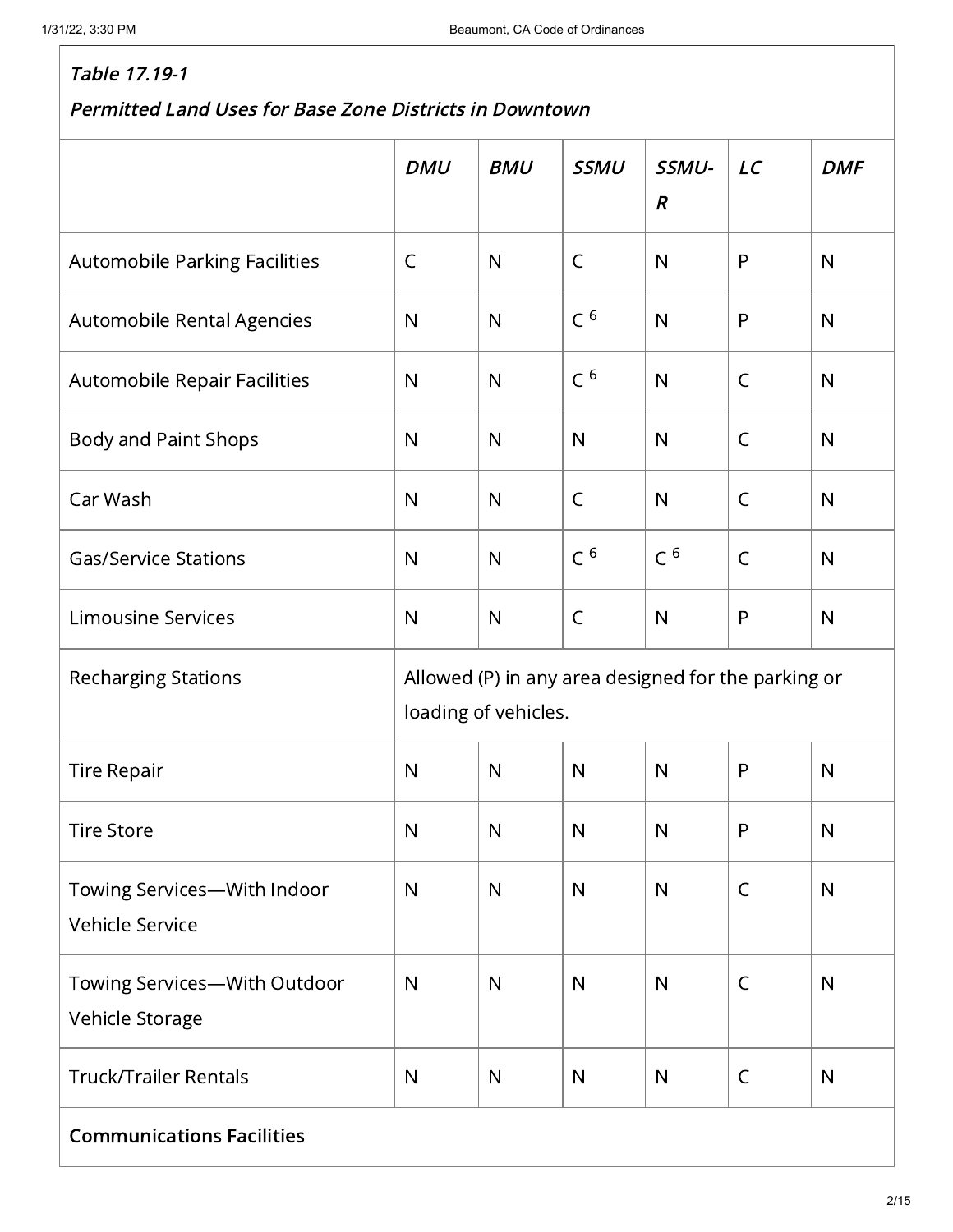|                                                                                                                | <b>DMU</b>     | <b>BMU</b>   | <b>SSMU</b>      | SSMU-<br>$\boldsymbol{R}$ | LC           | <b>DMF</b>   |  |  |
|----------------------------------------------------------------------------------------------------------------|----------------|--------------|------------------|---------------------------|--------------|--------------|--|--|
| <b>Wireless Telecommunication Facility</b><br>-Stealth                                                         | $\mathsf{N}$   | $\mathsf{N}$ | C                | $\mathsf{N}$              | C            | $\mathsf{N}$ |  |  |
| Radio and Television Broadcasting<br><b>Studios</b>                                                            | $\mathsf{N}$   | $\mathsf{N}$ | p <sup>1,7</sup> | p <sup>1,7</sup>          | P            | $\mathsf{N}$ |  |  |
| Recording and Sound Studios                                                                                    | $C^{1,7}$      | $C^{1,3}$    | p <sup>1,7</sup> | p <sup>1,7</sup>          | P            | $\mathsf{N}$ |  |  |
| Satellite Dishes (Non-Private)                                                                                 | P              | P            | P                | P                         | P            | $\mathsf{N}$ |  |  |
| Satellite Dishes (Private Use)                                                                                 | P              | P            | P                | P                         | P            | P            |  |  |
| Ham Radio Antennae (Private Use)                                                                               | P              | P            | $\mathsf{P}$     | P                         | P            | P            |  |  |
| <b>Day Care Facilities</b>                                                                                     |                |              |                  |                           |              |              |  |  |
| Commercial Day Care Facilities (not<br>in-home)                                                                | $\mathsf{N}$   | P            | $\mathsf{P}$     | P                         | $\mathsf C$  | $\mathsf{N}$ |  |  |
| Day Care Centers, In Home-Small<br>Family with 1 to 6 Children (as an<br>accessory use in a residential unit)  | P <sup>1</sup> | P            | $\mathsf{P}$     | P                         | $\mathsf{P}$ | P            |  |  |
| Day Care Centers, In Home-Large<br>Family with 7 to 12 Children (as an<br>accessory use in a residential unit) | C <sup>1</sup> | $\mathsf C$  | $\mathsf{C}$     | $\mathsf{C}$              | $\mathsf{C}$ | C            |  |  |
| <b>Educational Establishments</b>                                                                              |                |              |                  |                           |              |              |  |  |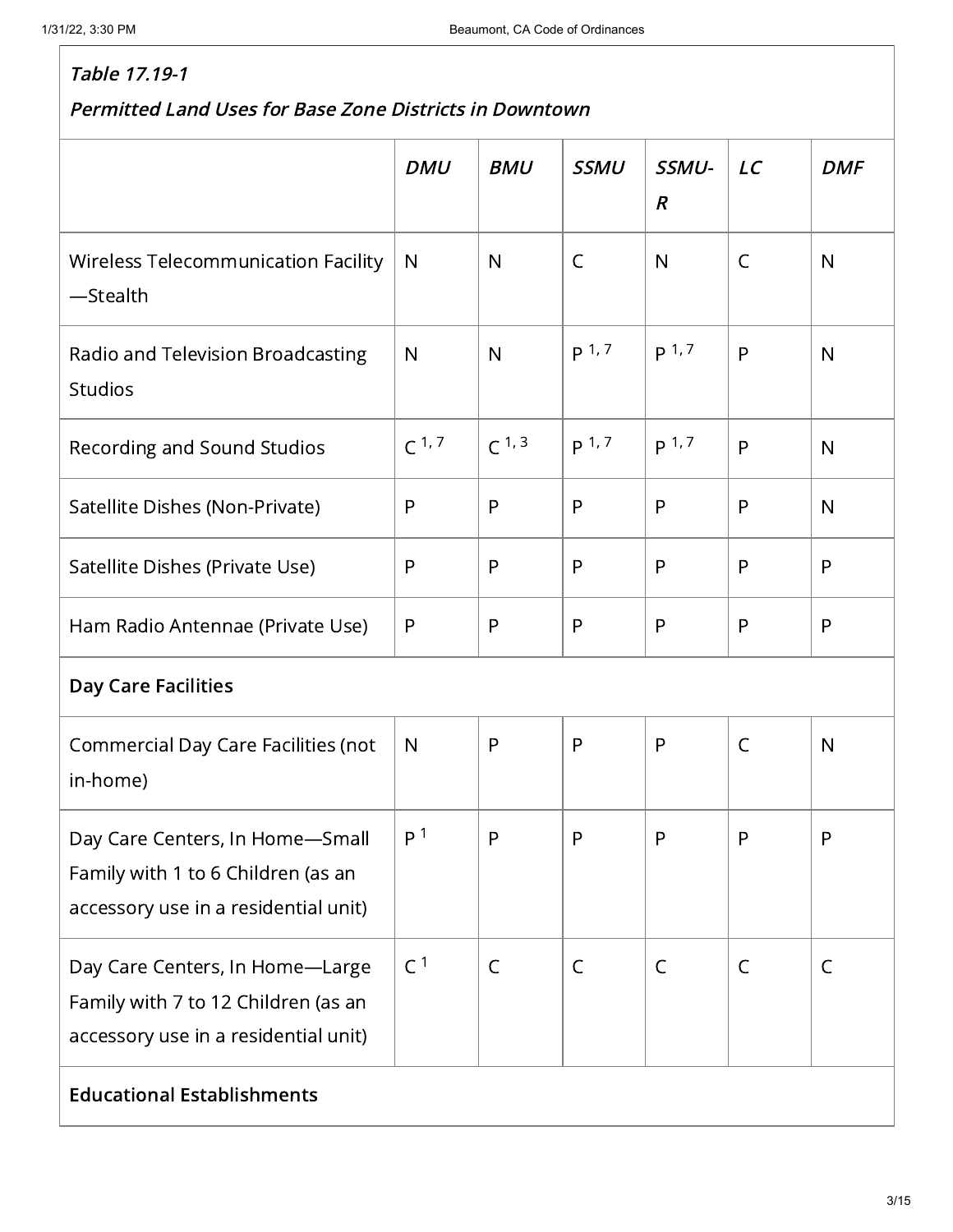|                                                           | <b>DMU</b>       | <b>BMU</b>     | <b>SSMU</b>       | SSMU-<br>$\boldsymbol{R}$ | LC           | <b>DMF</b>   |  |  |
|-----------------------------------------------------------|------------------|----------------|-------------------|---------------------------|--------------|--------------|--|--|
| Elementary, Junior, and High<br>Schools/Private & Charter | C <sup>2</sup>   | $\mathsf{C}$   | $\mathsf C$       | $\mathsf{C}$              | $\mathsf{C}$ | $\mathsf{C}$ |  |  |
| Elementary, Junior, and High<br>Schools/Public            | C <sup>2</sup>   | $\mathsf{C}$   | P                 | $\mathsf{C}$              | $\mathsf{C}$ | $\mathsf{C}$ |  |  |
| <b>Colleges or University</b>                             | P <sup>2</sup>   | N              | p <sup>1, 6</sup> | N                         | P            | $\mathsf{N}$ |  |  |
| <b>Tutoring &amp; Testing</b>                             | p <sup>1,7</sup> | P <sup>3</sup> | P <sup>7</sup>    | P <sup>7</sup>            | P            | $\mathsf{N}$ |  |  |
| <b>Vocational and Trade Schools</b>                       | $C^{1,7}$        | $C^{1,3}$      | $\mathsf{N}$      | N                         | P            | $\mathsf{N}$ |  |  |
| <b>Food and Beverage Sales</b>                            |                  |                |                   |                           |              |              |  |  |
| <b>Bakeries</b>                                           | P <sup>7</sup>   | P <sup>3</sup> | P <sup>7</sup>    | N                         | P            | $\mathsf{N}$ |  |  |
| <b>Catering Businesses</b>                                | $\mathsf{P}$     | P <sup>3</sup> | P                 | P                         | P            | $\mathsf{N}$ |  |  |
| <b>Convenience Markets</b>                                | P                | P <sup>3</sup> | $\mathsf{P}$      | P                         | P            | N            |  |  |
| <b>Grocery Stores/Supermarkets</b>                        | $\mathsf{P}$     | P <sup>3</sup> | $\mathsf{P}$      | P                         | P            | $\mathsf{N}$ |  |  |
| Grocery Stores, Alcohol Sales                             | P                | $\mathsf{N}$   | P                 | $\mathsf{C}$              | P            | N            |  |  |
| <b>General Merchandise and Trade</b>                      |                  |                |                   |                           |              |              |  |  |
| <b>Antique Sales</b>                                      | P <sup>7</sup>   | P <sup>3</sup> | P <sup>7</sup>    | P                         | P            | ${\sf N}$    |  |  |
| <b>Appliances Sales</b>                                   | P <sup>7</sup>   | P <sup>3</sup> | P <sup>7</sup>    | N                         | P            | $\mathsf{N}$ |  |  |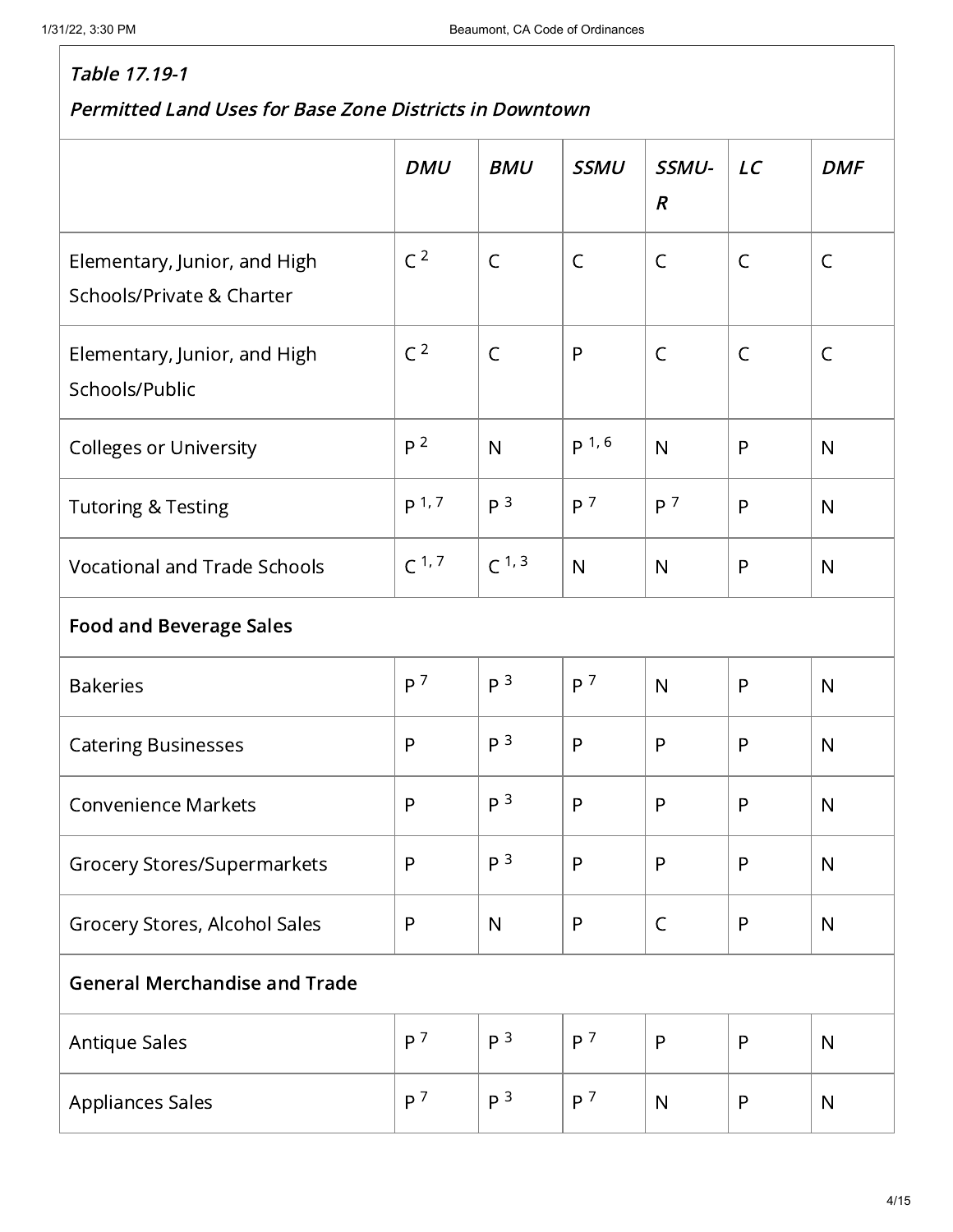|                                                             | <b>DMU</b>   | <b>BMU</b>     | <b>SSMU</b>  | SSMU-<br>$\boldsymbol{R}$ | LC           | <b>DMF</b>   |
|-------------------------------------------------------------|--------------|----------------|--------------|---------------------------|--------------|--------------|
| Art Galleries, Studios and Supplies                         | $\mathsf{P}$ | P <sup>3</sup> | $\mathsf{P}$ | P                         | P            | $\mathsf{N}$ |
| <b>Beauty Supplies</b>                                      | $\mathsf{P}$ | P <sup>3</sup> | $\mathsf{P}$ | $\mathsf{P}$              | P            | $\mathsf{N}$ |
| Book and Magazine Sales                                     | $\mathsf{P}$ | P <sup>3</sup> | $\mathsf{P}$ | $\mathsf{P}$              | P            | ${\sf N}$    |
| <b>Building Materials with outdoor</b><br>sales/storage     | $\mathsf{N}$ | $\mathsf{N}$   | N            | $\mathsf{N}$              | $\mathsf{C}$ | $\mathsf{N}$ |
| Camera and Photographic Supplies                            | $\mathsf{P}$ | P <sup>3</sup> | $\mathsf{P}$ | P                         | P            | $\mathsf{N}$ |
| <b>Candy Stores</b>                                         | $\mathsf{P}$ | P <sup>3</sup> | $\mathsf{P}$ | P                         | P            | $\mathsf{N}$ |
| Cigar/Cigarette Shops <sup>4</sup>                          | $\mathsf{P}$ | P <sup>3</sup> | $\mathsf{P}$ | P                         | P            | $\mathsf{N}$ |
| <b>Clothing Stores</b>                                      | $\mathsf{P}$ | P <sup>3</sup> | ${\sf P}$    | P                         | P            | $\mathsf{N}$ |
| <b>Department Stores</b>                                    | p 8, 9       | $\mathsf{N}$   | $\mathsf{P}$ | $\mathsf{P}$              | P            | ${\sf N}$    |
| <b>Discount Stores</b>                                      | $\mathsf{N}$ | N              | $\mathsf{N}$ | $\mathsf{N}$              | P            | N            |
| <b>Electronic Equipment Sales</b>                           | $\mathsf{P}$ | P <sup>3</sup> | $\mathsf{P}$ | $\mathsf{P}$              | P            | $\mathsf{N}$ |
| <b>Equipment Sales and Rentals</b><br>(indoor storage only) | $\mathsf{N}$ | $\mathsf{N}$   | ${\sf P}$    | ${\sf N}$                 | P            | ${\sf N}$    |
| <b>Equipment Sales and Rentals</b><br>(outdoor storage)     | $\mathsf{N}$ | $\mathsf{N}$   | $\mathsf C$  | ${\sf N}$                 | $\mathsf{C}$ | ${\sf N}$    |
| Florists                                                    | ${\sf P}$    | P <sup>3</sup> | ${\sf P}$    | $\mathsf{P}$              | P            | ${\sf N}$    |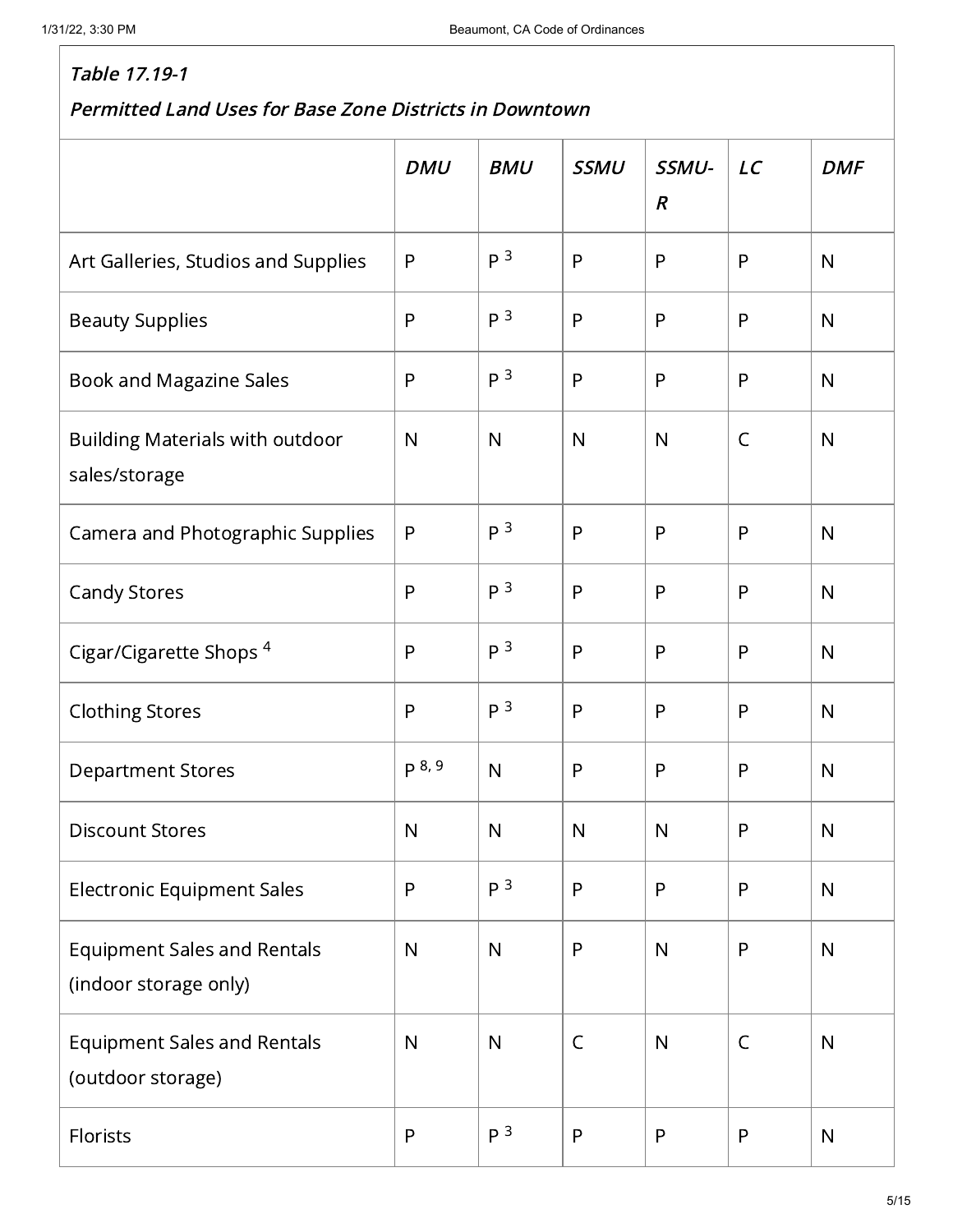|                                                          | <b>DMU</b>     | <b>BMU</b>     | <b>SSMU</b>    | SSMU-<br>$\boldsymbol{R}$ | LC           | <b>DMF</b>   |
|----------------------------------------------------------|----------------|----------------|----------------|---------------------------|--------------|--------------|
| <b>Freight Forwarding Services</b>                       | $\mathsf{N}$   | $\mathsf{N}$   | $\mathsf{N}$   | $\mathsf{N}$              | P            | $\mathsf{N}$ |
| Furniture and Home Furnishings                           | $\mathsf{P}$   | $\mathsf{N}$   | $\mathsf C$    | $\mathsf{C}$              | P            | $\mathsf{N}$ |
| Garden Supply                                            | P <sup>7</sup> | P <sup>3</sup> | P <sup>7</sup> | P <sup>7</sup>            | P            | $\mathsf{N}$ |
| Gifts, Crafts, and Novelties                             | P              | P              | $\mathsf{P}$   | P                         | P            | $\mathsf{N}$ |
| <b>Guns and Ammunition</b>                               | $\mathsf{C}$   | $\mathsf{N}$   | $\mathsf{C}$   | $\mathsf{N}$              | P            | $\mathsf{N}$ |
| <b>Hardware Stores</b>                                   | P <sup>7</sup> | P <sup>3</sup> | P <sup>7</sup> | P <sup>7</sup>            | P            | $\mathsf{N}$ |
| Hobby, Toy and Game Stores                               | P              | P <sup>3</sup> | $\mathsf{P}$   | P                         | P            | $\mathsf{N}$ |
| <b>Indoor Swap Meets</b>                                 | $\mathsf{N}$   | $\mathsf{N}$   | C <sup>5</sup> | C <sup>5</sup>            | $\mathsf{C}$ | $\mathsf{N}$ |
| Jewelry Sales and Repair                                 | $\mathsf{P}$   | P              | $\mathsf{P}$   | P                         | P            | $\mathsf{N}$ |
| <b>Leather Goods</b>                                     | P              | P              | $\mathsf{P}$   | P                         | P            | $\mathsf{N}$ |
| Luggage Sales                                            | P              | P              | $\mathsf{P}$   | P                         | P            | $\mathsf{N}$ |
| Office Equipment, Furniture and<br><b>Supplies Sales</b> | P <sup>7</sup> | P <sup>3</sup> | P <sup>7</sup> | P <sup>7</sup>            | $\mathsf{P}$ | ${\sf N}$    |
| Pet Sales and Supplies                                   | P <sup>7</sup> | $\mathsf{N}$   | P <sup>7</sup> | P <sup>7</sup>            | $\mathsf{P}$ | ${\sf N}$    |
| Records, Tapes, and Videos                               | P <sup>7</sup> | P <sup>3</sup> | $\mathsf{P}$   | $\mathsf{P}$              | P            | $\mathsf{N}$ |
| Retail, Other Specialty                                  | P <sup>7</sup> | P <sup>3</sup> | $\mathsf{P}$   | P                         | P            | $\mathsf{N}$ |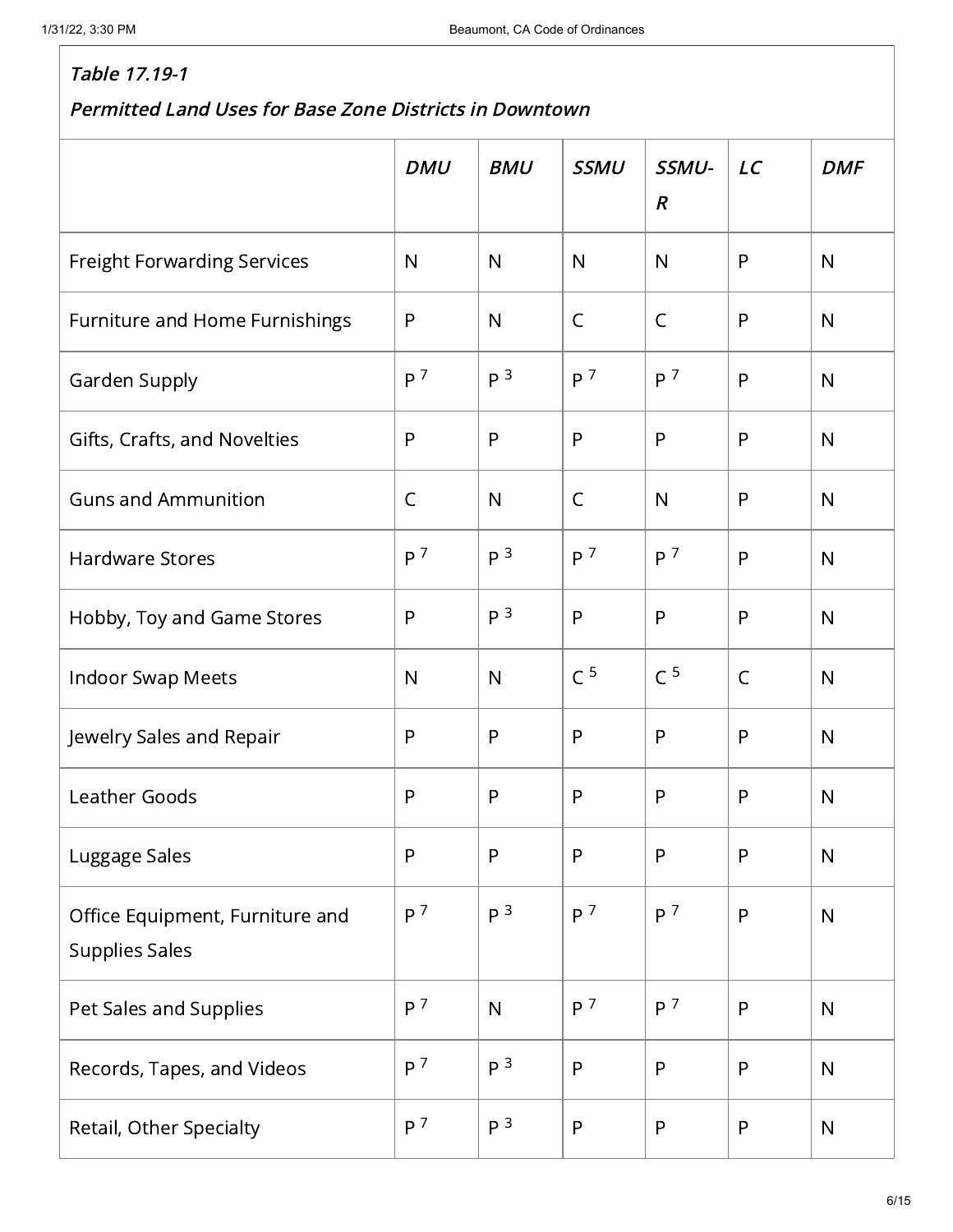|                                                                   | <b>DMU</b>     | <b>BMU</b>     | <b>SSMU</b>    | SSMU-            | LC             | <b>DMF</b>   |
|-------------------------------------------------------------------|----------------|----------------|----------------|------------------|----------------|--------------|
|                                                                   |                |                |                | $\boldsymbol{R}$ |                |              |
| Sporting Goods and Equipment                                      | P <sup>7</sup> | p <sup>3</sup> | P <sup>7</sup> | P <sup>7</sup>   | P              | N            |
| <b>Surplus Stores</b>                                             | P <sup>7</sup> | P <sup>3</sup> | P              | P                | P              | N            |
| Thrift and Second-Hand Stores with<br>donation drop off           | $\mathsf{C}$   | $\mathsf{C}$   | $\mathsf C$    | $\mathsf{C}$     | $\mathsf C$    | N            |
| <b>Thrift and Second-Hand Stores</b><br>without donation drop off | P <sup>7</sup> | P <sup>3</sup> | P <sup>7</sup> | P <sup>7</sup>   | P <sup>7</sup> | N            |
| <b>Variety Stores</b>                                             | P <sup>7</sup> | P <sup>3</sup> | P <sup>7</sup> | P <sup>7</sup>   | P              | N            |
| <b>Wholesale Establishments</b>                                   | $\mathsf{N}$   | $\mathsf{N}$   | $\mathsf{C}$   | $\mathsf{C}$     | $\mathsf{P}$   | N            |
| Lodging                                                           |                |                |                |                  |                |              |
| <b>Bed and Breakfast Facilities</b>                               | P <sup>1</sup> | $\mathsf{C}$   | $\mathsf C$    | $\mathsf C$      | $\mathsf{P}$   | $\mathsf{C}$ |
| <b>Emergency Shelters</b>                                         | $\mathsf{N}$   | $\mathsf{N}$   | C              | C                | $\mathsf{P}$   | N            |
| <b>Hotels and Motels</b>                                          | P <sup>1</sup> | $\mathsf{N}$   | $\mathsf{P}$   | $\mathsf{P}$     | $\mathsf{P}$   | N            |
| Residence Inns                                                    | P <sup>1</sup> | $\mathsf{N}$   | $\mathsf{P}$   | $\mathsf{P}$     | $\mathsf{P}$   | N            |
| Single-Room Occupant (SRO)<br><b>Facilities</b>                   | P <sup>1</sup> | $\mathsf{C}$   | P              | $\mathsf{P}$     | $\mathsf{N}$   | $\mathsf{N}$ |
| <b>Trailer Parks and Campsites</b>                                | $\mathsf{N}$   | $\mathsf{N}$   | $\mathsf{N}$   | $\mathsf{N}$     | $\mathsf{N}$   | $\mathsf{N}$ |
| <b>Transitional Housing</b>                                       | P <sup>1</sup> | $\mathsf C$    | ${\sf P}$      | $\mathsf{P}$     | ${\sf N}$      | N            |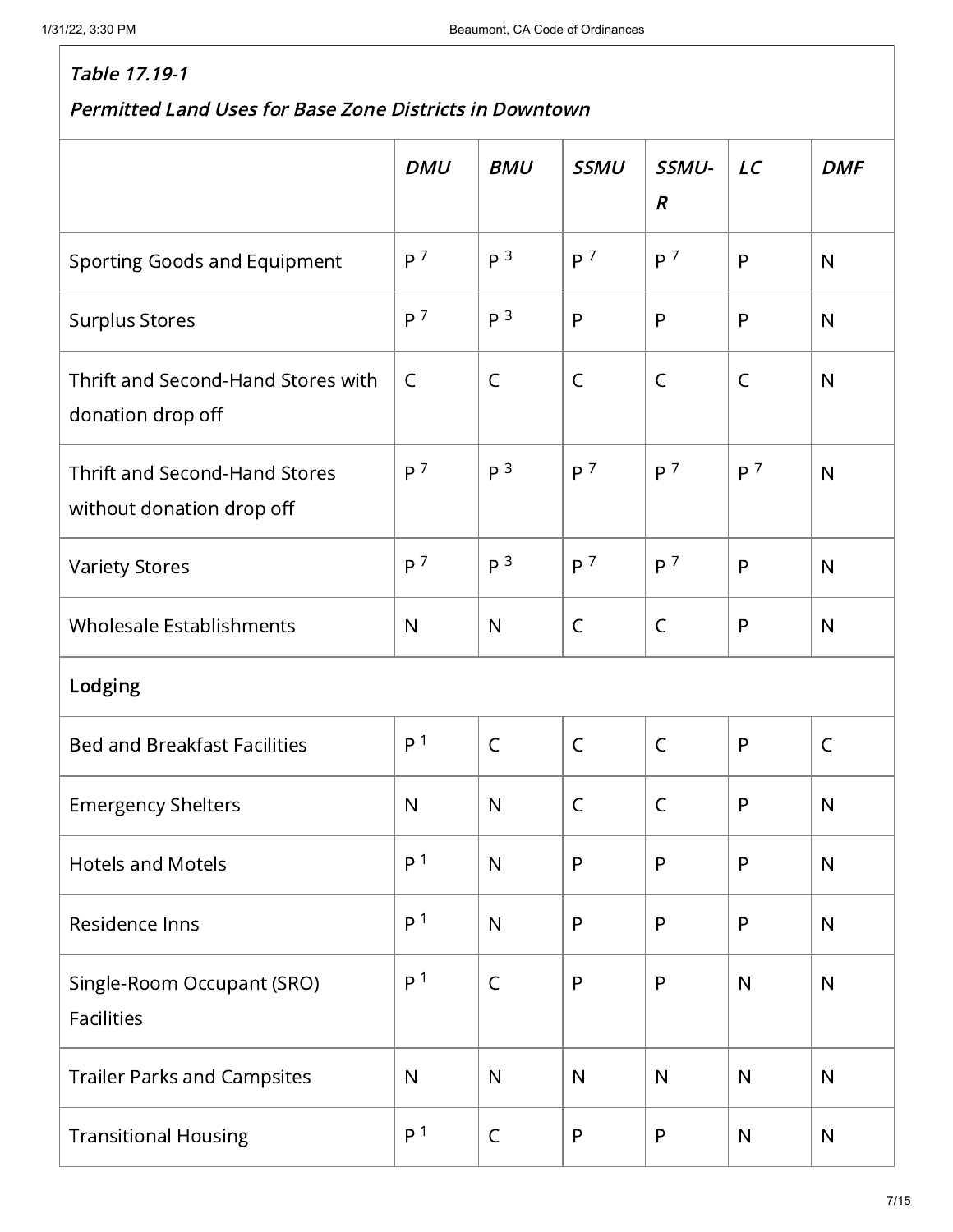|                                                      | <b>DMU</b>     | <b>BMU</b>     | <b>SSMU</b>  | SSMU-<br>$\boldsymbol{R}$ | LC           | <b>DMF</b>   |  |  |  |
|------------------------------------------------------|----------------|----------------|--------------|---------------------------|--------------|--------------|--|--|--|
| <b>Medical/Health Care</b>                           |                |                |              |                           |              |              |  |  |  |
| <b>Ambulance Services</b>                            | $\mathsf{N}$   | $\mathsf{N}$   | $\mathsf{N}$ | N                         | $\mathsf{P}$ | $\mathsf{N}$ |  |  |  |
| Animal Hospitals/Veterinaries                        | p 2, 7, 9      | N              | P            | P                         | $\mathsf{P}$ | $\mathsf{N}$ |  |  |  |
| Clinics                                              | $\mathsf{P}$   | P              | $\mathsf{P}$ | P                         | $\mathsf{P}$ | $\mathsf{N}$ |  |  |  |
| <b>Convalescent Homes</b>                            | $\mathsf{N}$   | N              | $\mathsf{C}$ | $\mathsf{C}$              | P            | $\mathsf{N}$ |  |  |  |
| <b>Chemical Dependency Clinics</b>                   | $\mathsf{N}$   | $\mathsf{N}$   | N            | $\mathsf{N}$              | $\mathsf{C}$ | N            |  |  |  |
| Hospitals                                            | $\mathsf{N}$   | N              | $\mathsf{N}$ | N                         | $\mathsf{P}$ | N            |  |  |  |
| <b>Medical/Dental Offices</b>                        | P <sup>1</sup> | P              | $\mathsf{P}$ | P                         | P            | $\mathsf{N}$ |  |  |  |
| Pharmacies                                           | P <sup>7</sup> | P <sup>3</sup> | $\mathsf{P}$ | P <sup>7</sup>            | P            | $\mathsf{N}$ |  |  |  |
| Pharmacies with Drive-Through                        | $\mathsf{N}$   | N              | $\mathsf C$  | $\mathsf{C}$              | $\mathsf{P}$ | N            |  |  |  |
| <b>Personal Services</b>                             |                |                |              |                           |              |              |  |  |  |
| Banking, Credit Unions, Financial<br><b>Services</b> | $\mathsf{P}$   | P <sup>3</sup> | $\mathsf{P}$ | P                         | $\mathsf{P}$ | $\mathsf{N}$ |  |  |  |
| <b>Barbers and Beauty Parlors</b>                    | $\mathsf{P}$   | P              | $\mathsf{P}$ | P                         | $\mathsf{P}$ | N            |  |  |  |
| <b>Check Cashing Services</b>                        | $\mathsf{P}$   | $\mathsf{N}$   | ${\sf P}$    | P                         | $\mathsf{P}$ | $\mathsf{N}$ |  |  |  |
| <b>Commercial Pet Grooming Services</b>              | P              | $\mathsf{N}$   | P            | $\mathsf{N}$              | $\mathsf{P}$ | $\mathsf{N}$ |  |  |  |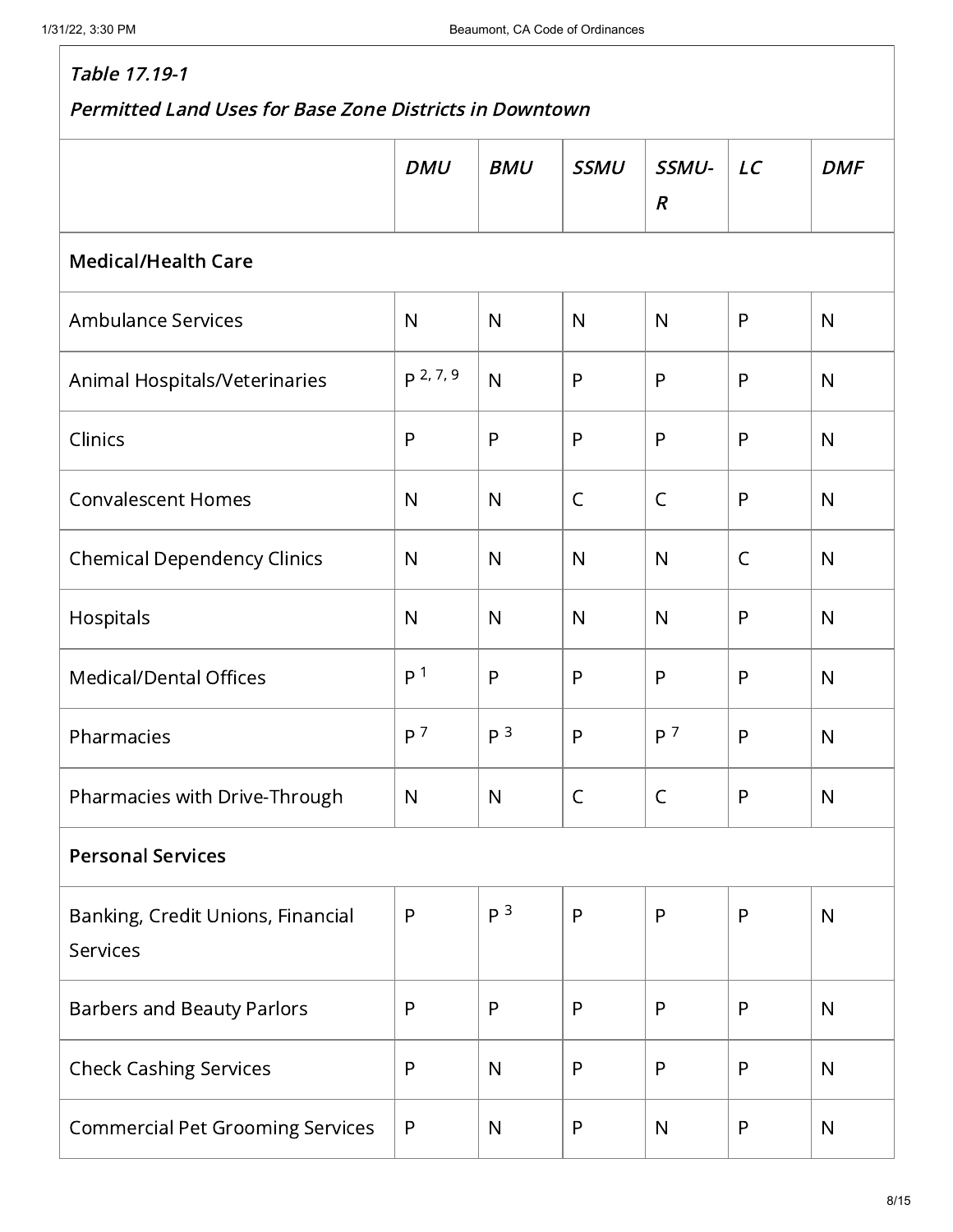|                                                      | <b>DMU</b>     | <b>BMU</b>     | <b>SSMU</b>    | SSMU-<br>$\boldsymbol{R}$ | LC           | <b>DMF</b>   |
|------------------------------------------------------|----------------|----------------|----------------|---------------------------|--------------|--------------|
| Dry Cleaners                                         | $\mathsf{P}$   | P              | $\mathsf{P}$   | P                         | $\mathsf{P}$ | N            |
| Funeral Parlors, Mortuaries                          | C <sup>2</sup> | $\mathsf{N}$   | N              | $\mathsf C$               | $\mathsf{P}$ | N            |
| Laundries, Laundromats                               | $\mathsf{N}$   | $\mathsf{N}$   | $\mathsf C$    | C <sup>6</sup>            | $\mathsf{P}$ | N            |
| Locksmith and Key Shops                              | $\mathsf{P}$   | P              | $\mathsf{P}$   | P                         | $\mathsf{P}$ | $\mathsf{N}$ |
| Massage Establishments                               | P <sup>1</sup> | P              | $\mathsf{P}$   | P                         | $\mathsf{P}$ | N            |
| Pawnbrokers                                          | $\mathsf C$    | $\mathsf{N}$   | $\mathsf C$    | $\mathsf C$               | $\mathsf C$  | N            |
| Photocopying and Photo<br><b>Developing Services</b> | P <sup>7</sup> | P <sup>3</sup> | P <sup>7</sup> | P <sup>7</sup>            | $\mathsf{P}$ | N            |
| Photography Studios                                  | $\mathsf{P}$   | P              | $\mathsf{P}$   | P                         | P            | N            |
| Shoe Repair Shops                                    | $\mathsf{P}$   | $\mathsf{P}$   | $\mathsf{P}$   | $\mathsf{P}$              | $\mathsf{P}$ | $\mathsf{N}$ |
| Tailors                                              | ${\sf P}$      | P              | P              | P                         | P            | ${\sf N}$    |
| <b>Tattoo/Body Piercing Services</b>                 | $\mathsf{N}$   | $\mathsf{N}$   | $\mathsf C$    | $\mathsf C$               | $\mathsf C$  | $\mathsf{N}$ |
| <b>Public and Quasi-Public Uses</b>                  |                |                |                |                           |              |              |
| <b>Community Recreation Centers</b>                  | $\mathsf{P}$   | $\mathsf{C}$   | ${\sf P}$      | $\mathsf{P}$              | $\mathsf{P}$ | $\mathsf{P}$ |
| <b>Cultural Facilities</b>                           | $\mathsf{P}$   | $\mathsf{C}$   | $\mathsf{P}$   | P                         | P            | $\mathsf{N}$ |
| Libraries                                            | $\mathsf{P}$   | $\mathsf{P}$   | ${\sf P}$      | P                         | ${\sf P}$    | $\mathsf{N}$ |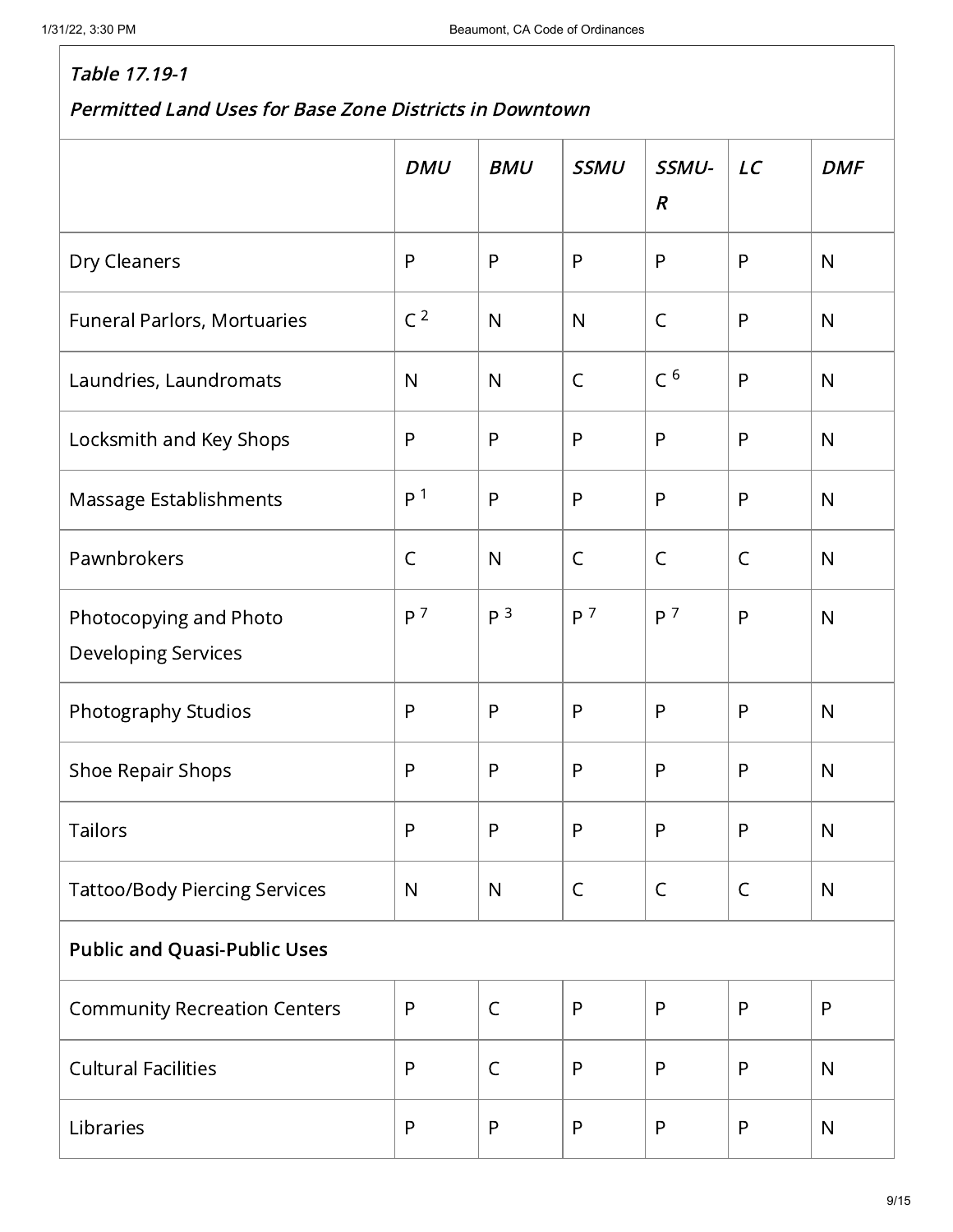|                                     | <b>DMU</b>     | <b>BMU</b>     | <b>SSMU</b>  | SSMU-<br>$\boldsymbol{R}$ | LC           | <b>DMF</b>   |  |  |  |
|-------------------------------------|----------------|----------------|--------------|---------------------------|--------------|--------------|--|--|--|
| <b>Museums</b>                      | $\mathsf{P}$   | $\mathsf{C}$   | $\mathsf C$  | $\mathsf{C}$              | P            | $\mathsf{N}$ |  |  |  |
| Parks                               | $\mathsf{P}$   | P              | $\mathsf{P}$ | P                         | P            | P            |  |  |  |
| <b>Public Safety Facilities</b>     | $\mathsf{P}$   | P              | $\mathsf{P}$ | P                         | $\mathsf{P}$ | P            |  |  |  |
| Senior Citizen Activity Centers     | $\mathsf{P}$   | P              | $\mathsf{P}$ | P                         | P            | P            |  |  |  |
| <b>Recreation and Entertainment</b> |                |                |              |                           |              |              |  |  |  |
| <b>Adult-Oriented Businesses</b>    | $\mathsf{N}$   | $\mathsf{N}$   | $\mathsf{N}$ | N                         | $\mathsf{N}$ | $\mathsf{N}$ |  |  |  |
| <b>Amusement Parks</b>              | $\mathsf{N}$   | $\mathsf{N}$   | $\mathsf{N}$ | $\mathsf{N}$              | $\mathsf{N}$ | $\mathsf{N}$ |  |  |  |
| <b>Athletic Fields</b>              | $\mathsf{N}$   | $\mathsf{N}$   | $\mathsf{N}$ | $\mathsf{N}$              | $\mathsf{N}$ | $\mathsf{N}$ |  |  |  |
| <b>Batting Cages, Indoor</b>        | $C^{2,8}$      | $\mathsf{N}$   | $\mathsf{C}$ | $C^{6, 8}$                | $\mathsf{C}$ | $\mathsf{N}$ |  |  |  |
| <b>Batting Cages, Outdoor</b>       | $\mathsf{N}$   | $\mathsf{N}$   | $\mathsf{N}$ | $\mathsf{N}$              | C            | $\mathsf{N}$ |  |  |  |
| <b>Billiard and Pool Halls</b>      | $\mathsf C$    | $\mathsf{N}$   | $\mathsf C$  | $\mathsf{N}$              | $\mathsf C$  | $\mathsf{N}$ |  |  |  |
| <b>Bowling Alleys</b>               | C <sup>2</sup> | ${\sf N}$      | $\mathsf C$  | $\mathsf{C}$              | ${\sf P}$    | N            |  |  |  |
| <b>Commercial Sports Facilities</b> | $\mathsf{N}$   | $\mathsf{N}$   | $\mathsf C$  | $\mathsf{C}$              | $\mathsf{C}$ | $\mathsf{N}$ |  |  |  |
| <b>Dance Studios</b>                | $\mathsf C$    | ${\sf N}$      | $\mathsf C$  | N                         | $\mathsf C$  | ${\sf N}$    |  |  |  |
| <b>Golf Driving Ranges</b>          | $\mathsf{N}$   | $\mathsf{N}$   | ${\sf N}$    | ${\sf N}$                 | $\mathsf{N}$ | N            |  |  |  |
| Health Clubs and Gymnasiums         | C <sup>7</sup> | C <sup>3</sup> | $C^{6,7}$    | $C^{6,7}$                 | $\mathsf C$  | ${\sf N}$    |  |  |  |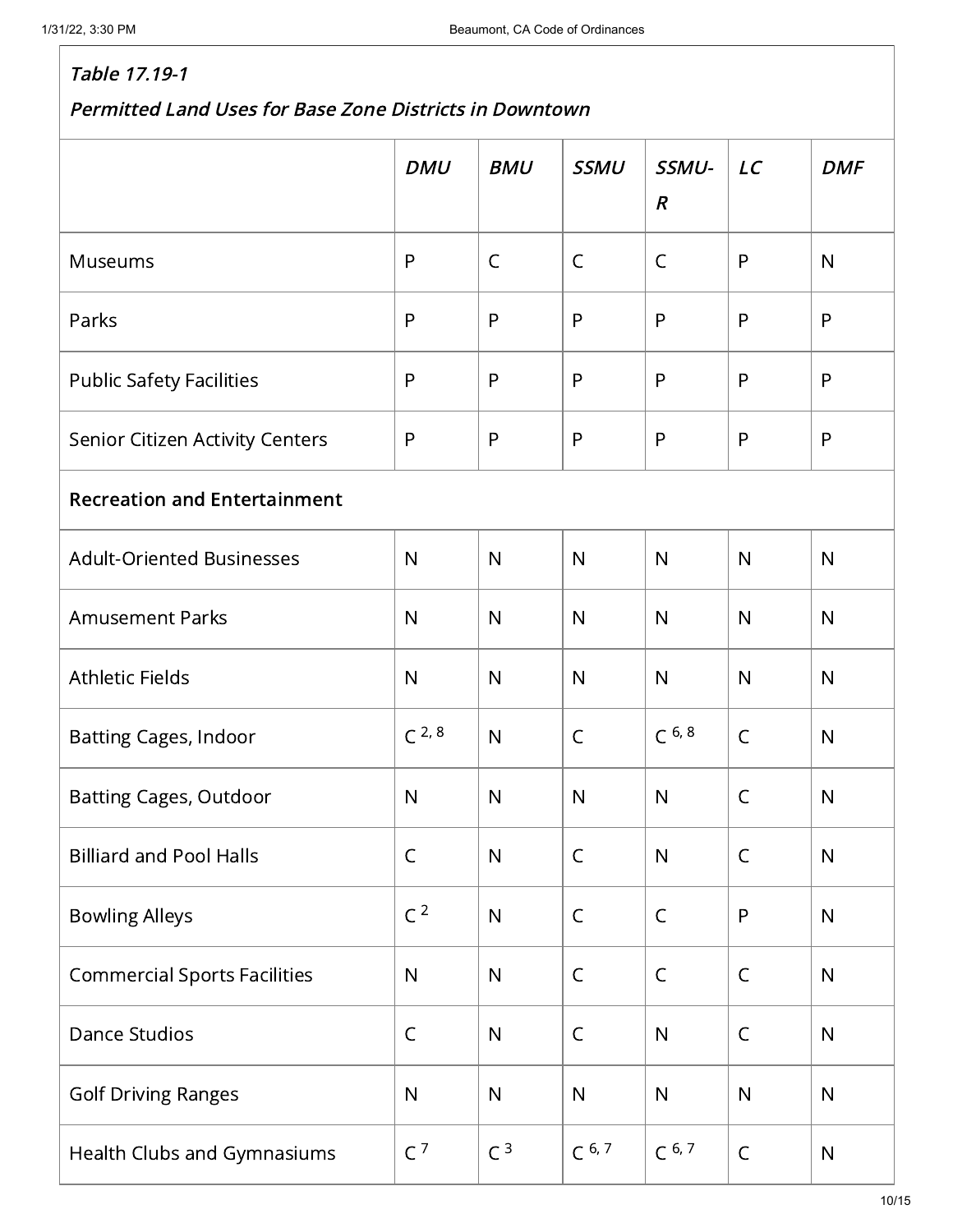|                                                         | <b>DMU</b>   | <b>BMU</b>   | <b>SSMU</b>  | SSMU-<br>$\boldsymbol{R}$ | LC           | <b>DMF</b>   |  |  |
|---------------------------------------------------------|--------------|--------------|--------------|---------------------------|--------------|--------------|--|--|
| <b>Miniature Golf Courses</b>                           | $\mathsf{N}$ | $\mathsf{N}$ | $\mathsf{N}$ | N                         | $\mathsf{C}$ | $\mathsf{N}$ |  |  |
| Off-Road Mini-Bike and Motocross<br>Courses             | $\mathsf{N}$ | $\mathsf{N}$ | $\mathsf{N}$ | $\mathsf{N}$              | $\mathsf{N}$ | $\mathsf{N}$ |  |  |
| Public Auditorium/Auditoriums                           | $\mathsf C$  | $\mathsf{N}$ | $\mathsf C$  | $\mathsf C$               | $\mathsf C$  | $\mathsf{N}$ |  |  |
| <b>Shooting Ranges (indoor)</b>                         | $\mathsf{N}$ | $\mathsf{N}$ | $\mathsf C$  | $\mathsf{N}$              | $\mathsf{N}$ | $\mathsf{N}$ |  |  |
| <b>Skating Rinks</b>                                    | $\mathsf{N}$ | $\mathsf{N}$ | $\mathsf{C}$ | $\mathsf{C}$              | $\mathsf{P}$ | $\mathsf{N}$ |  |  |
| <b>Video Arcades</b>                                    | $\mathsf C$  | $\mathsf C$  | $\mathsf{N}$ | ${\sf N}$                 | $\mathsf{C}$ | $\mathsf{N}$ |  |  |
| Recycling                                               |              |              |              |                           |              |              |  |  |
| <b>Collection Facilities</b>                            | $\mathsf{N}$ | $\mathsf{N}$ | $\mathsf{N}$ | $\mathsf{N}$              | $\mathsf C$  | $\mathsf{N}$ |  |  |
| <b>Processing Facilities</b>                            | $\mathsf{N}$ | $\mathsf{N}$ | $\mathsf{N}$ | ${\sf N}$                 | $\mathsf C$  | $\mathsf{N}$ |  |  |
| <b>Religious Institutions</b>                           |              |              |              |                           |              |              |  |  |
| Churches                                                | $\mathsf C$  | $\mathsf C$  | ${\sf P}$    | P                         | $\mathsf C$  | $\mathsf C$  |  |  |
| Monasteries, Convents, or Similar<br>Religious Quarters | $\mathsf C$  | $\mathsf C$  | $\mathsf{P}$ | P                         | $\mathsf C$  | $\mathsf{C}$ |  |  |
| <b>Repair Services</b>                                  |              |              |              |                           |              |              |  |  |
| <b>Electrical and Household Appliances</b><br>Repair    | $\mathsf{N}$ | $\mathsf{N}$ | $\mathsf C$  | $\mathsf C$               | $\mathsf{P}$ | $\mathsf{N}$ |  |  |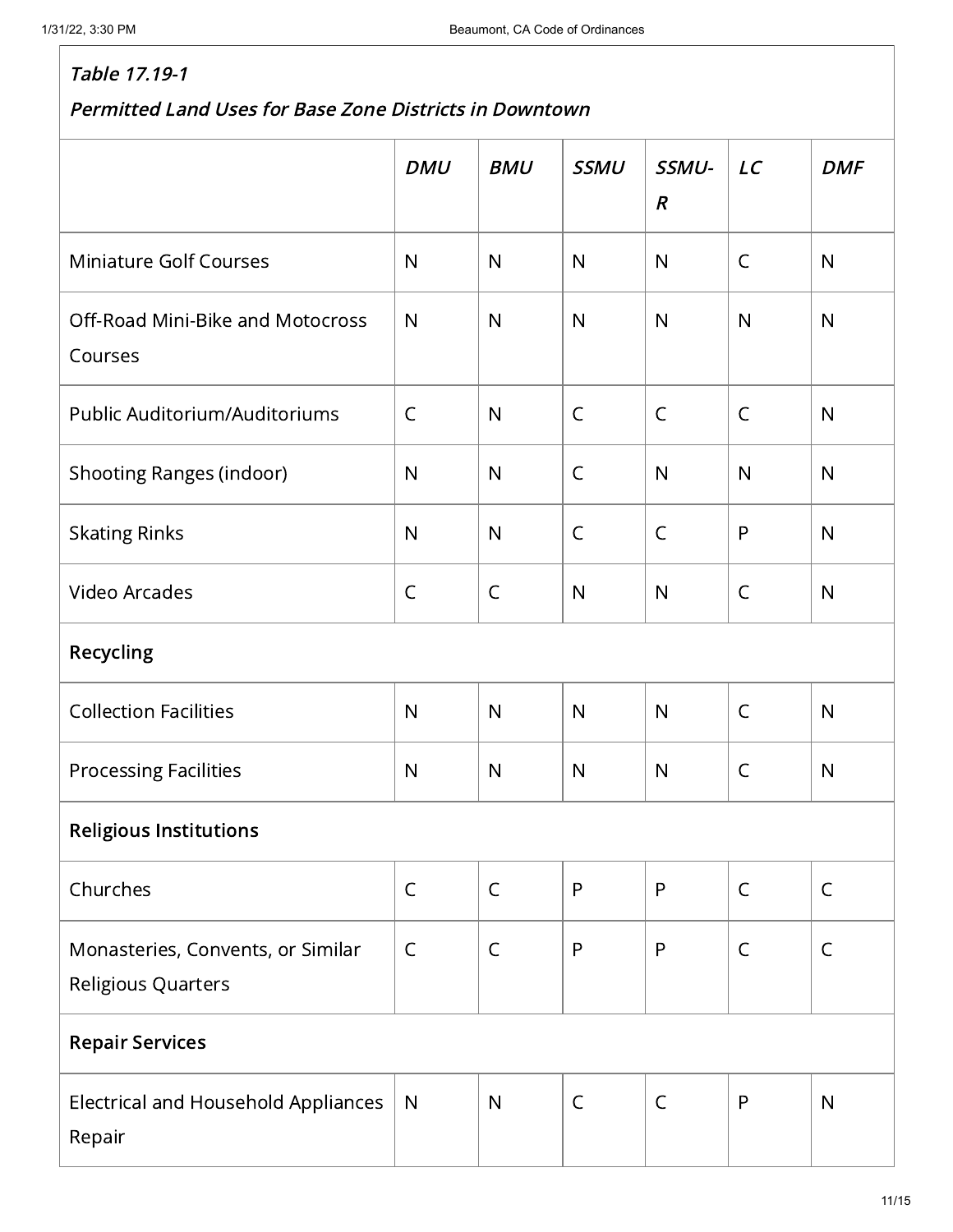|                                                    | <b>DMU</b>     | <b>BMU</b>   | <b>SSMU</b>  | SSMU-<br>$\boldsymbol{R}$ | LC           | <b>DMF</b>   |  |  |
|----------------------------------------------------|----------------|--------------|--------------|---------------------------|--------------|--------------|--|--|
| <b>Furniture Refinishing</b>                       | $\mathsf{N}$   | N            | $\mathsf{N}$ | N                         | P            | $\mathsf{N}$ |  |  |
| <b>Furniture Reupholstering</b>                    | $\mathsf{N}$   | N            | $\mathsf{N}$ | N                         | $\mathsf{P}$ | N            |  |  |
| Lawnmower Repair/Sales Shops                       | $\mathsf{N}$   | N            | $\mathsf{C}$ | N                         | P            | N            |  |  |
| Machine Shops                                      | $\mathsf{N}$   | N            | $\mathsf{N}$ | N                         | $\mathsf{C}$ | N            |  |  |
| <b>Welding Shops</b>                               | $\mathsf{N}$   | N            | $\mathsf{N}$ | $\mathsf{N}$              | C            | N            |  |  |
| <b>Residential Uses</b>                            |                |              |              |                           |              |              |  |  |
| <b>Accessory Guest Houses</b>                      | $\mathsf{P}$   | P            | $\mathsf{P}$ | P                         | $\mathsf{N}$ | P            |  |  |
| <b>Accessory Dwelling Units</b>                    | $\mathsf{P}$   | P            | $\mathsf{P}$ | P                         | $\mathsf{N}$ | P            |  |  |
| <b>Boarding or Rooming Houses</b>                  | $\mathsf C$    | N            | $\mathsf C$  | $\mathsf C$               | $\mathsf{N}$ | $\mathsf{C}$ |  |  |
| Caretaker's Unit                                   | $\mathsf{P}$   | P            | $\mathsf{P}$ | P                         | P            | P            |  |  |
| <b>Congregate Care Facilities</b>                  | $\mathsf{N}$   | $\mathsf{N}$ | $\mathsf{C}$ | $\mathsf{C}$              | $\mathsf{P}$ | $\mathsf{C}$ |  |  |
| Day Care Centers, Small Family-1<br>to 8 Children  | P <sup>1</sup> | P            | $\mathsf{P}$ | $\mathsf{P}$              | $\mathsf{N}$ | $\mathsf{P}$ |  |  |
| Day Care Centers, Large Family-7<br>to 14 Children | P <sup>1</sup> | P            | $\mathsf{P}$ | $\mathsf{P}$              | $\mathsf{N}$ | P            |  |  |
| Duplexes                                           | $\mathsf{P}$   | P            | ${\sf P}$    | $\mathsf{P}$              | $\mathsf{N}$ | $\mathsf{P}$ |  |  |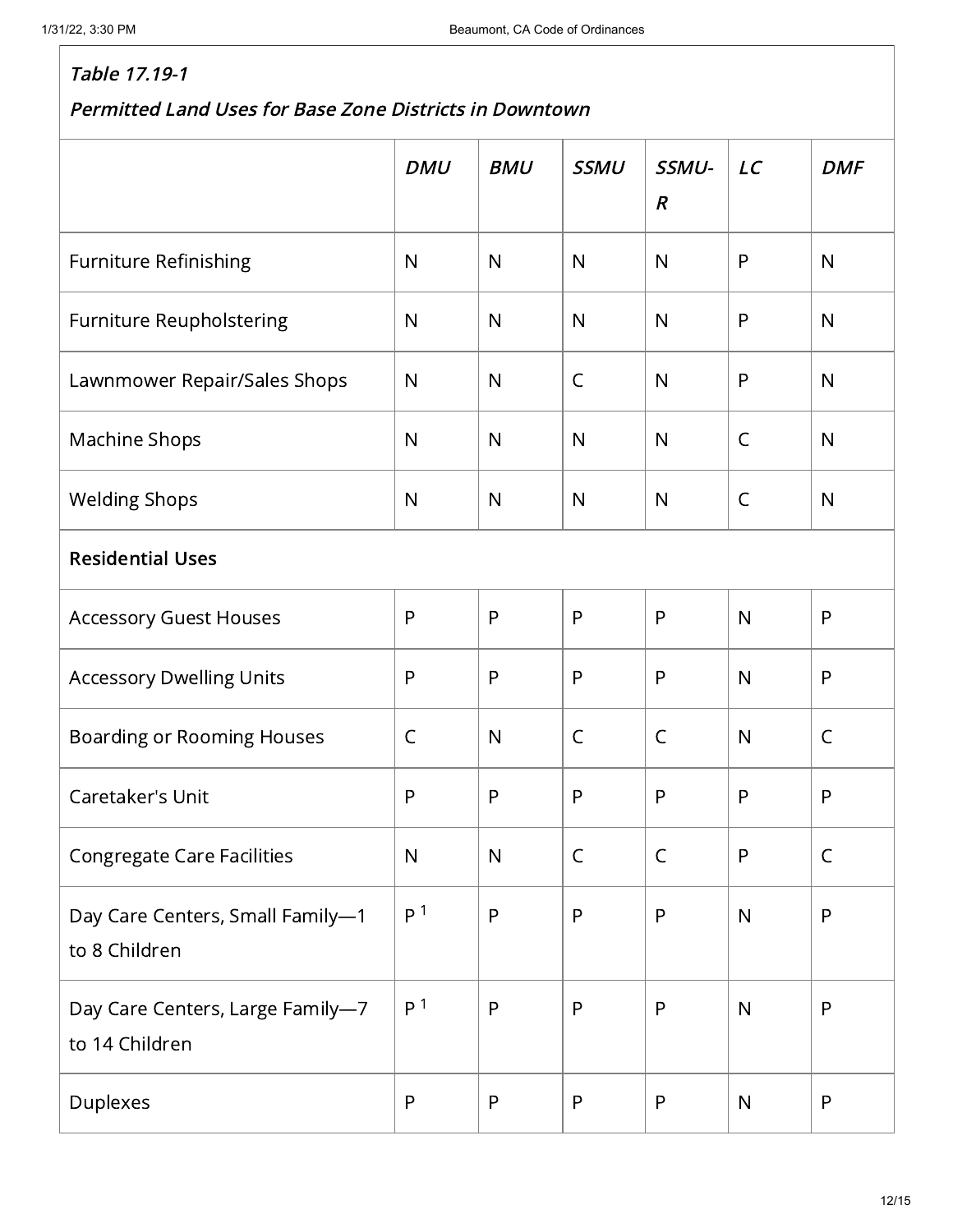|                                                                   | <b>DMU</b>     | <b>BMU</b>   | <b>SSMU</b>  | SSMU-<br>$\boldsymbol{R}$ | LC           | <b>DMF</b>   |  |
|-------------------------------------------------------------------|----------------|--------------|--------------|---------------------------|--------------|--------------|--|
| <b>Group or Community Care Facilities</b><br>-6 or fewer persons  | P <sup>1</sup> | P            | P            | P                         | P            | P            |  |
| Group or Community Care Facilities<br>-7 or more persons          | C <sup>1</sup> | $\mathsf{C}$ | $\mathsf{C}$ | $\mathsf{C}$              | $\mathsf{C}$ | $\mathsf{C}$ |  |
| Home Occupation Businesses                                        | P              | P            | $\mathsf{P}$ | P                         | $\mathsf{N}$ | P            |  |
| <b>Mobile Home Parks</b>                                          | $\mathsf{N}$   | $\mathsf{N}$ | $\mathsf{N}$ | N                         | $\mathsf{C}$ | N            |  |
| Mobile Home or Manufactured<br>Housing Units Single Lot           | $\mathsf{N}$   | P            | $\mathsf{N}$ | $\mathsf{N}$              | $\mathsf{N}$ | P            |  |
| Multiple-Family, Apartments &<br>Condominiums                     | p 1,10         | $\mathsf{N}$ | p 10         | p <sup>10</sup>           | $\mathsf{N}$ | p 10         |  |
| <b>Planned Residential Developments</b>                           | $\mathsf{P}$   | P            | $\mathsf{P}$ | P                         | $\mathsf{N}$ | P            |  |
| <b>Senior Housing Developments</b>                                | P              | P            | $\mathsf{P}$ | P                         | $\mathsf{N}$ | P            |  |
| <b>Single-Family Dwellings</b>                                    | N              | p 10         | $\mathsf{N}$ | $\mathsf{N}$              | N            | p 10         |  |
| <b>Restaurants</b>                                                |                |              |              |                           |              |              |  |
| Delicatessens                                                     | P              | P            | $\mathsf{P}$ | P                         | P            | N            |  |
| Fast-Food Restaurants-Without a<br>Drive-Through <sup>4, 11</sup> | $\mathsf{P}$   | P            | $\mathsf{P}$ | P                         | $\mathsf{P}$ | $\mathsf{N}$ |  |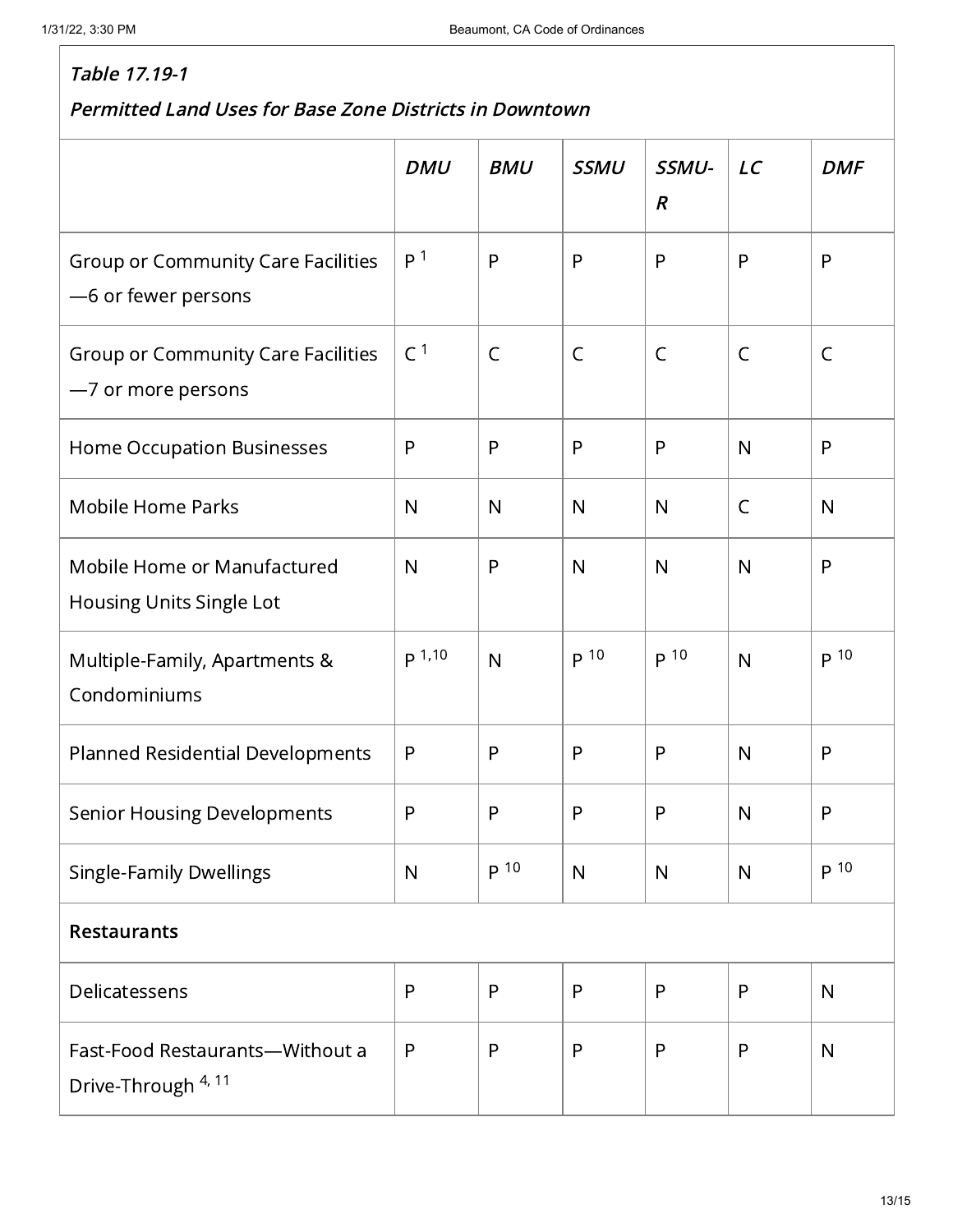|                                                                    | <b>DMU</b>                                                      | <b>BMU</b>      | <b>SSMU</b>     | SSMU-<br>$\boldsymbol{R}$ | LC              | <b>DMF</b>   |  |
|--------------------------------------------------------------------|-----------------------------------------------------------------|-----------------|-----------------|---------------------------|-----------------|--------------|--|
|                                                                    |                                                                 |                 |                 |                           |                 |              |  |
| Fast-Food Restaurants-With a<br>Drive-Through 4, 11                | $\mathsf{N}$                                                    | $\mathsf{N}$    | $\mathsf C$     | $\mathsf C$               | P               | $\mathsf{N}$ |  |
| <b>Sit-Down Restaurants</b>                                        | P                                                               | $\mathsf{C}$    | p <sub>5</sub>  | P <sup>5</sup>            | P               | $\mathsf{N}$ |  |
| Sit-Down Restaurant with live<br>entertainment                     | $\mathsf{C}$                                                    | $\mathsf{C}$    | C <sup>5</sup>  | C <sup>5</sup>            | C <sup>5</sup>  | N            |  |
| Restaurant, serving alcohol                                        | See Alcohol Sales, Restaurants with Alcoholic Beverage<br>Sales |                 |                 |                           |                 |              |  |
| Philanthropic and Charitable<br>Institutions                       | $\mathsf{P}$                                                    | $\mathsf{C}$    | $\mathsf{P}$    | P                         | $\mathsf{P}$    | $\mathsf{N}$ |  |
| <b>Service Organizations</b>                                       | $\mathsf{P}$                                                    | $\mathsf{C}$    | P               | P                         | $\mathsf{P}$    | N            |  |
| <b>Temporary Uses</b>                                              |                                                                 |                 |                 |                           |                 |              |  |
| Street/Craft Fairs and Farmers'<br>Markets-Ongoing                 | C <sup>12</sup>                                                 | C <sup>12</sup> | C <sup>12</sup> | C <sup>12</sup>           | C <sup>12</sup> | N            |  |
| Temporary Structures (Subdivision<br>sales Office)                 | p 12                                                            | p 12            | p <sup>12</sup> | P <sup>12</sup>           | p 12            | $\mathsf{N}$ |  |
| Christmas Tree/Pumpkin Lots, and<br>Similar, Not Exceeding 30 Days | p 12                                                            | p 12            | p <sup>12</sup> | P <sup>12</sup>           | p 12            | N            |  |
| <b>Outdoor Displays</b>                                            | $\mathsf C$                                                     | $\mathsf{C}$    | $\mathsf C$     | $\mathsf C$               | $\mathsf C$     | $\mathsf{N}$ |  |
| Parking Lot Sales                                                  | $\mathsf{P}$                                                    | P               | $\mathsf{P}$    | P                         | P               | $\mathsf{N}$ |  |